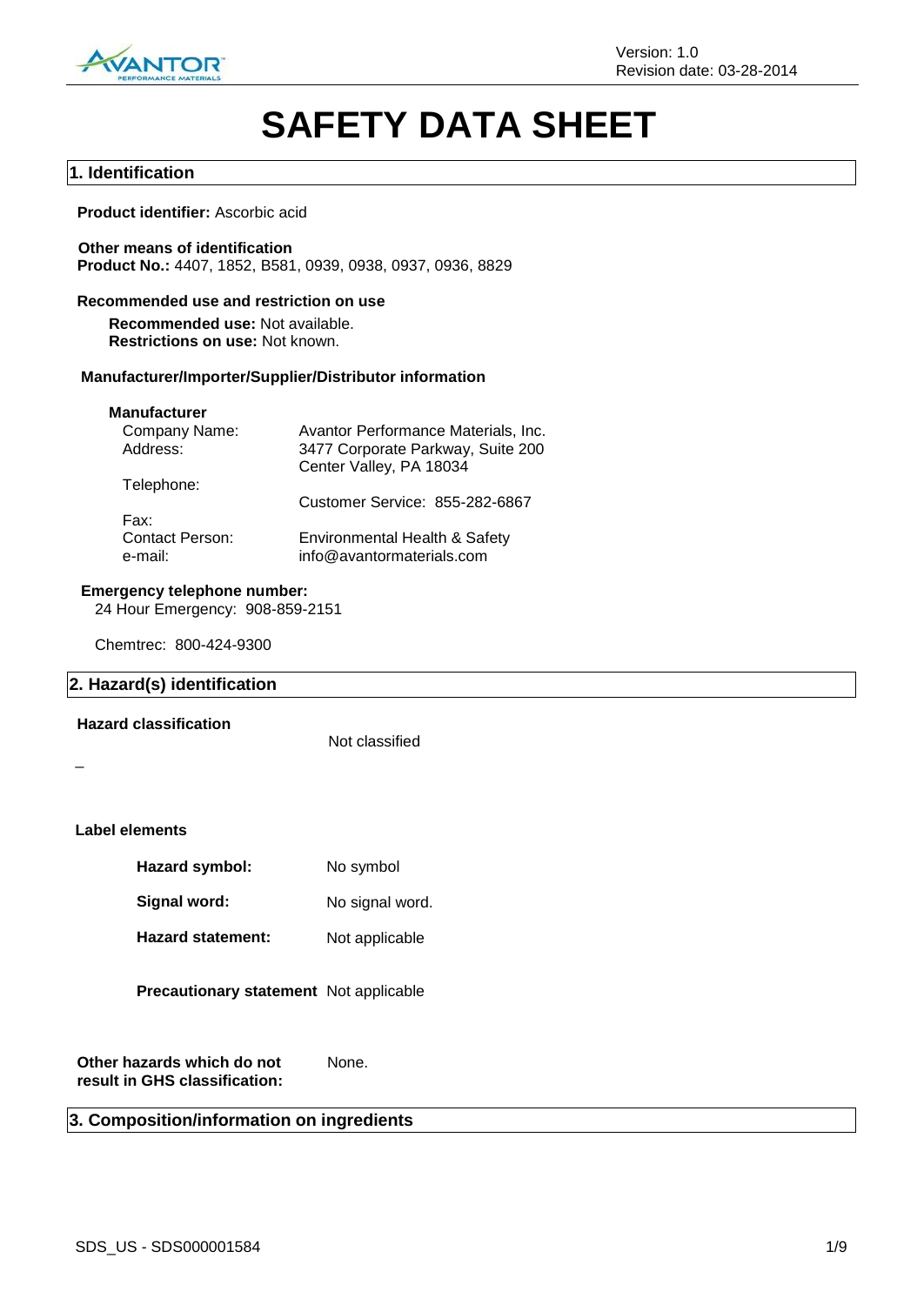

### **Substances**

| <b>Chemical identity</b>                                                                                                                    | <b>Common name</b><br>and synonyms                                                                                                                                     | <b>CAS</b><br>number | Content in percent (%)*                                                                                                                           |  |  |  |
|---------------------------------------------------------------------------------------------------------------------------------------------|------------------------------------------------------------------------------------------------------------------------------------------------------------------------|----------------------|---------------------------------------------------------------------------------------------------------------------------------------------------|--|--|--|
| L-ASCORBIC ACID                                                                                                                             |                                                                                                                                                                        | $50 - 81 - 7$        | 100%                                                                                                                                              |  |  |  |
| * All concentrations are percent by weight unless ingredient is a gas. Gas concentrations are in percent by volume.                         |                                                                                                                                                                        |                      |                                                                                                                                                   |  |  |  |
| 4. First-aid measures                                                                                                                       |                                                                                                                                                                        |                      |                                                                                                                                                   |  |  |  |
| <b>General information:</b><br>Get medical advice/attention if you feel unwell. Show this safety data sheet<br>to the doctor in attendance. |                                                                                                                                                                        |                      |                                                                                                                                                   |  |  |  |
| Ingestion:                                                                                                                                  | Rinse mouth thoroughly. Call a POISON CENTER or doctor/physician if<br>you feel unwell.                                                                                |                      |                                                                                                                                                   |  |  |  |
| Inhalation:                                                                                                                                 |                                                                                                                                                                        |                      | Move to fresh air. Get medical attention if symptoms persist.                                                                                     |  |  |  |
| <b>Skin contact:</b>                                                                                                                        |                                                                                                                                                                        |                      | Wash skin thoroughly with soap and water. Get medical attention if irritation<br>persists after washing. Wash contaminated clothing before reuse. |  |  |  |
| Eye contact:                                                                                                                                |                                                                                                                                                                        |                      | Flush thoroughly with water. If irritation occurs, get medical assistance.                                                                        |  |  |  |
| Most important symptoms/effects, acute and delayed                                                                                          |                                                                                                                                                                        |                      |                                                                                                                                                   |  |  |  |
| <b>Symptoms:</b>                                                                                                                            |                                                                                                                                                                        |                      | May cause irritation to skin, eyes, and respiratory tract.                                                                                        |  |  |  |
| Indication of immediate medical attention and special treatment needed                                                                      |                                                                                                                                                                        |                      |                                                                                                                                                   |  |  |  |
| Treatment:<br>Treat symptomatically. Symptoms may be delayed.                                                                               |                                                                                                                                                                        |                      |                                                                                                                                                   |  |  |  |
| 5. Fire-fighting measures                                                                                                                   |                                                                                                                                                                        |                      |                                                                                                                                                   |  |  |  |
| <b>General fire hazards:</b>                                                                                                                | The product is non-combustible.                                                                                                                                        |                      |                                                                                                                                                   |  |  |  |
| Suitable (and unsuitable) extinguishing media                                                                                               |                                                                                                                                                                        |                      |                                                                                                                                                   |  |  |  |
| <b>Suitable extinguishing</b><br>media:                                                                                                     |                                                                                                                                                                        |                      | Use fire-extinguishing media appropriate for surrounding materials.                                                                               |  |  |  |
| <b>Unsuitable extinguishing</b><br>media:                                                                                                   | None known.                                                                                                                                                            |                      |                                                                                                                                                   |  |  |  |
| Specific hazards arising from<br>the chemical:                                                                                              |                                                                                                                                                                        |                      | During fire, gases hazardous to health may be formed.                                                                                             |  |  |  |
| Special protective equipment and precautions for firefighters                                                                               |                                                                                                                                                                        |                      |                                                                                                                                                   |  |  |  |
| <b>Special fire fighting</b><br>procedures:                                                                                                 | flames with water until well after the fire is out.                                                                                                                    |                      | Move containers from fire area if you can do so without risk. Use water<br>spray to keep fire-exposed containers cool. Cool containers exposed to |  |  |  |
| Special protective equipment<br>for fire-fighters:                                                                                          | Firefighters must use standard protective equipment including flame<br>retardant coat, helmet with face shield, gloves, rubber boots, and in<br>enclosed spaces, SCBA. |                      |                                                                                                                                                   |  |  |  |
| 6. Accidental release measures                                                                                                              |                                                                                                                                                                        |                      |                                                                                                                                                   |  |  |  |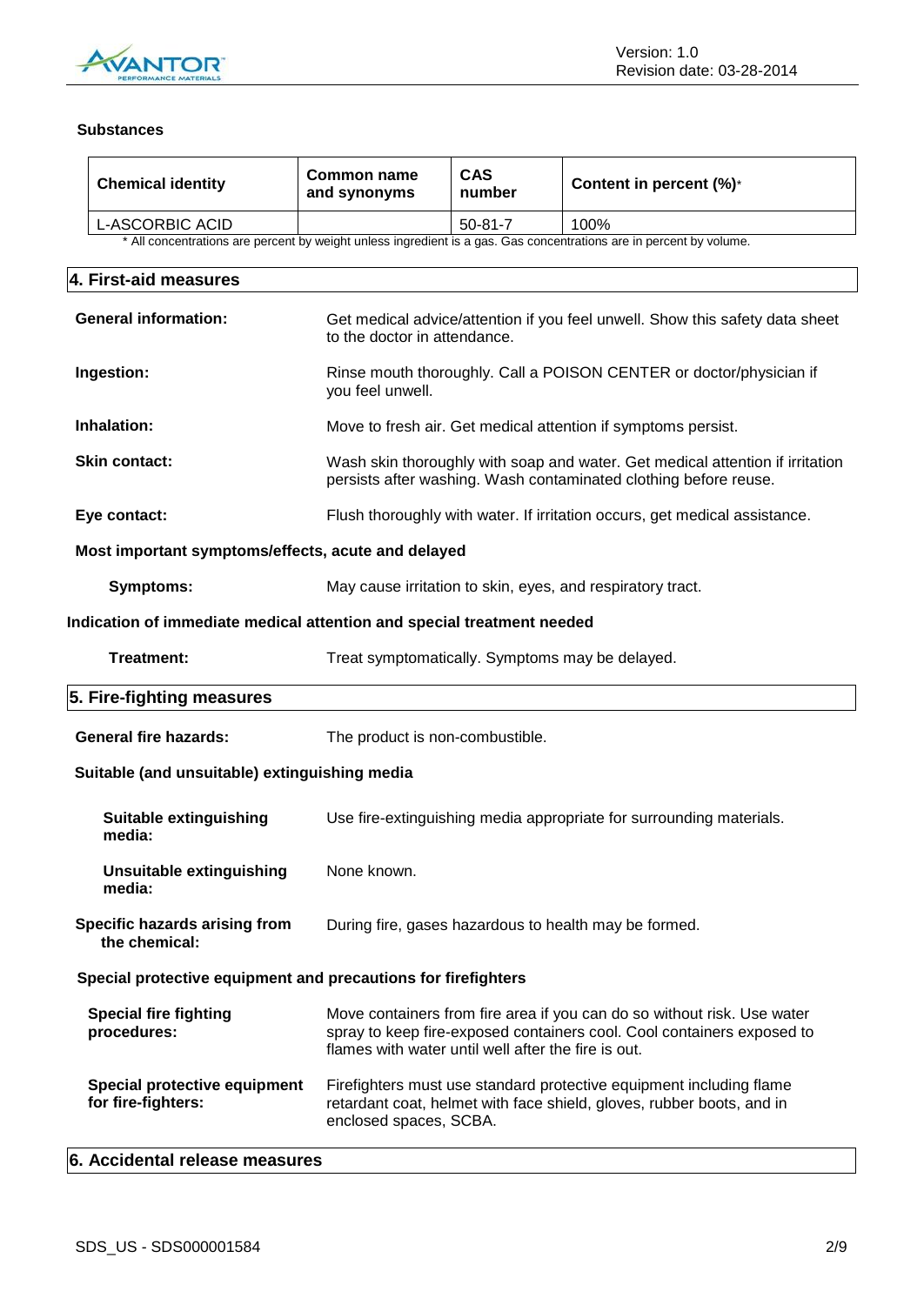

| <b>Personal precautions,</b><br>protective equipment and<br>emergency procedures: | Keep unauthorized personnel away. Use personal protective equipment.<br>See Section 8 of the MSDS for Personal Protective Equipment.                                                                                                                                                                                                                                                                         |
|-----------------------------------------------------------------------------------|--------------------------------------------------------------------------------------------------------------------------------------------------------------------------------------------------------------------------------------------------------------------------------------------------------------------------------------------------------------------------------------------------------------|
| <b>Methods and material for</b><br>containment and cleaning<br>up:                | Sweep up and place in a clearly labeled container for chemical waste.<br>Clean surface thoroughly to remove residual contamination.                                                                                                                                                                                                                                                                          |
| <b>Notification Procedures:</b>                                                   | Prevent entry into waterways, sewer, basements or confined areas. Inform<br>authorities if large amounts are involved.                                                                                                                                                                                                                                                                                       |
| <b>Environmental precautions:</b>                                                 | Prevent further leakage or spillage if safe to do so. Avoid discharge into<br>drains, water courses or onto the ground.                                                                                                                                                                                                                                                                                      |
| 7. Handling and storage                                                           |                                                                                                                                                                                                                                                                                                                                                                                                              |
| Precautions for safe handling:                                                    | Use personal protective equipment as required. Avoid contact with eyes,<br>skin, and clothing. Avoid inhalation of dust. Wash thoroughly after handling.                                                                                                                                                                                                                                                     |
| Conditions for safe storage,<br>including any<br>incompatibilities:               | Keep containers tightly closed. Store in cool, dry place. Store in a well-<br>ventilated place.                                                                                                                                                                                                                                                                                                              |
| 8. Exposure controls/personal protection                                          |                                                                                                                                                                                                                                                                                                                                                                                                              |
| <b>Control parameters</b><br><b>Occupational exposure limits</b>                  | None of the components have assigned exposure limits.                                                                                                                                                                                                                                                                                                                                                        |
| Appropriate engineering<br>controls                                               | No data available.                                                                                                                                                                                                                                                                                                                                                                                           |
|                                                                                   | Individual protection measures, such as personal protective equipment                                                                                                                                                                                                                                                                                                                                        |
| <b>General information:</b>                                                       | Good general ventilation (typically 10 air changes per hour) should be used.<br>Ventilation rates should be matched to conditions. If applicable, use<br>process enclosures, local exhaust ventilation, or other engineering controls<br>to maintain airborne levels below recommended exposure limits. If<br>exposure limits have not been established, maintain airborne levels to an<br>acceptable level. |
| <b>Eye/face protection:</b>                                                       | Use tight fitting goggles if dust is generated.                                                                                                                                                                                                                                                                                                                                                              |

| <b>Skin protection</b><br>Hand protection: | Wear protective gloves.                                    |
|--------------------------------------------|------------------------------------------------------------|
| Other:                                     | Wear suitable protective clothing.                         |
| <b>Respiratory protection:</b>             | In case of inadequate ventilation use suitable respirator. |

**Hygiene measures:** Always observe good personal hygiene measures, such as washing after handling the material and before eating, drinking, and/or smoking. Routinely wash work clothing and protective equipment to remove contaminants. Provide eyewash station and safety shower.

# **9. Physical and chemical properties**

### **Appearance**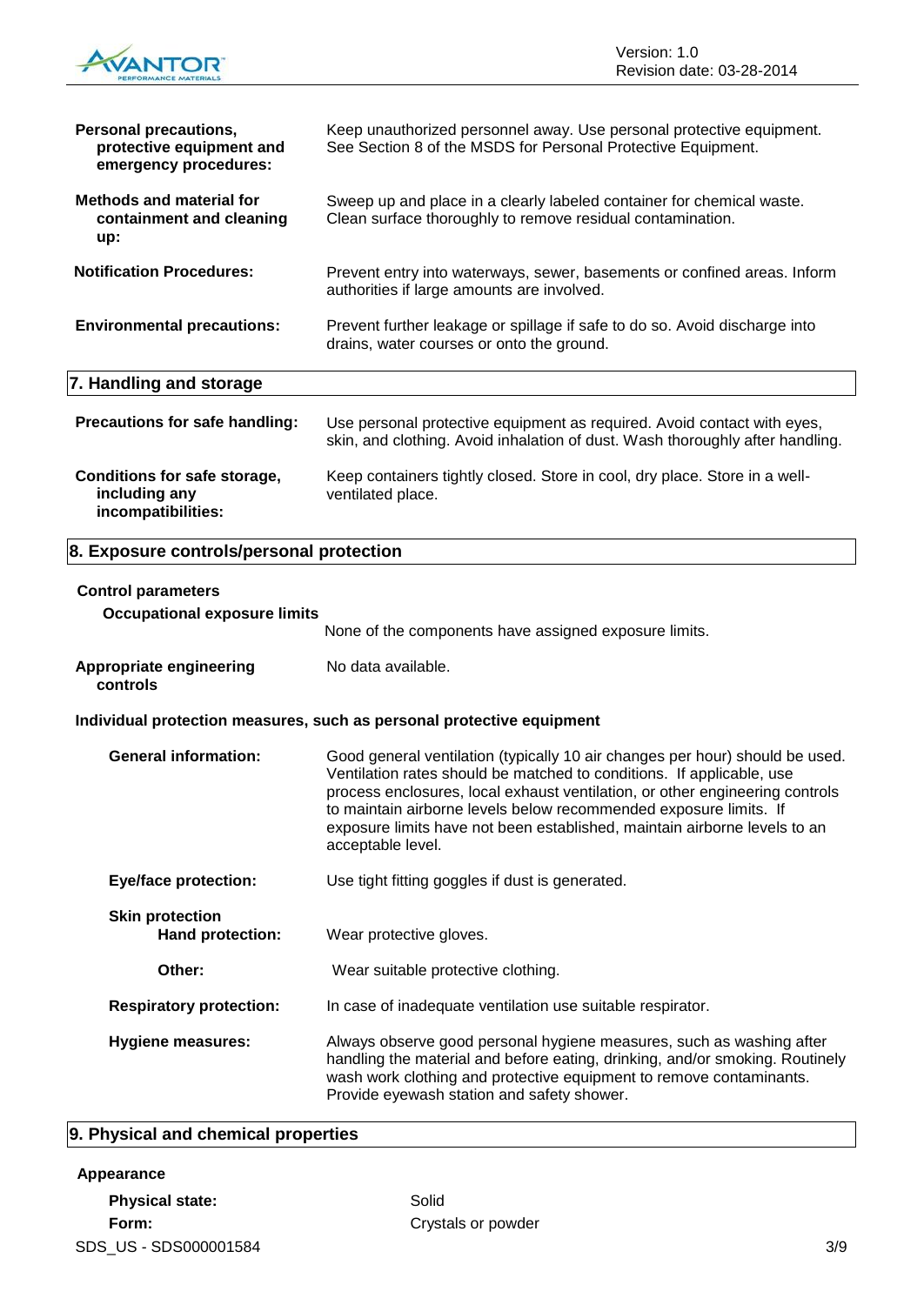

| Color:                                                | White to slightly yellow                                                              |
|-------------------------------------------------------|---------------------------------------------------------------------------------------|
| Odor:                                                 | Odorless                                                                              |
| <b>Odor threshold:</b>                                | No data available.                                                                    |
| pH:                                                   | $2 - 3$ pH = 3 (5 mg/mL); pH = 2 (50 mg/mL)                                           |
| <b>Melting point/freezing point:</b>                  | 190 °C                                                                                |
| Initial boiling point and boiling range:              | No data available.                                                                    |
| <b>Flash Point:</b>                                   | Not applicable                                                                        |
| <b>Evaporation rate:</b>                              | No data available.                                                                    |
| Flammability (solid, gas):                            | No data available.                                                                    |
| Upper/lower limit on flammability or explosive limits |                                                                                       |
| Flammability limit - upper (%):                       | No data available.                                                                    |
| Flammability limit - lower (%):                       | No data available.                                                                    |
| Explosive limit - upper (%):                          | No data available.                                                                    |
| Explosive limit - lower (%):                          | No data available.                                                                    |
| Vapor pressure:                                       | 0.01 kPa (192.15 °C)                                                                  |
| Vapor density:                                        | No data available.                                                                    |
| <b>Relative density:</b>                              | 1.65 (20 $°C$ )                                                                       |
| Solubility(ies)                                       |                                                                                       |
| <b>Solubility in water:</b>                           | 330 g/l                                                                               |
| Solubility (other):                                   | absolute ethanol: 0.02 g/ml<br>propylene glycol: 0.05 g/ml<br>USP glycerol: 0.01 g/ml |
| Partition coefficient (n-octanol/water):              | No data available.                                                                    |
| Auto-ignition temperature:                            | No data available.                                                                    |
| <b>Decomposition temperature:</b>                     | No data available.                                                                    |
| <b>Viscosity:</b>                                     | No data available.                                                                    |
| <b>Other information</b>                              |                                                                                       |
| <b>Molecular weight:</b>                              | 176.12 g/mol (C6H8O6)                                                                 |
| 10. Stability and reactivity                          |                                                                                       |

| <b>Reactivity:</b>                            | No dangerous reaction known under conditions of normal use. |
|-----------------------------------------------|-------------------------------------------------------------|
| <b>Chemical stability:</b>                    | Material is stable under normal conditions.                 |
| <b>Possibility of hazardous</b><br>reactions: | Hazardous polymerization does not occur.                    |
| Conditions to avoid:                          | Contact with incompatible materials.                        |
| Incompatible materials:                       | Strong oxidizing agents. Alkalies. Iron. Copper.            |
| <b>Hazardous decomposition</b><br>products:   | By heating and fire, irritating vapors/gases may be formed. |

# **11. Toxicological information**

| Information on likely routes of exposure<br>Ingestion:<br>May cause irritation of the gastrointestinal tract. |                      |                                                 |  |
|---------------------------------------------------------------------------------------------------------------|----------------------|-------------------------------------------------|--|
|                                                                                                               | Inhalation:          | May cause irritation to the respiratory system. |  |
|                                                                                                               | <b>Skin contact:</b> | May cause irritation.                           |  |
|                                                                                                               | Eye contact:         | May cause temporary eye irritation.             |  |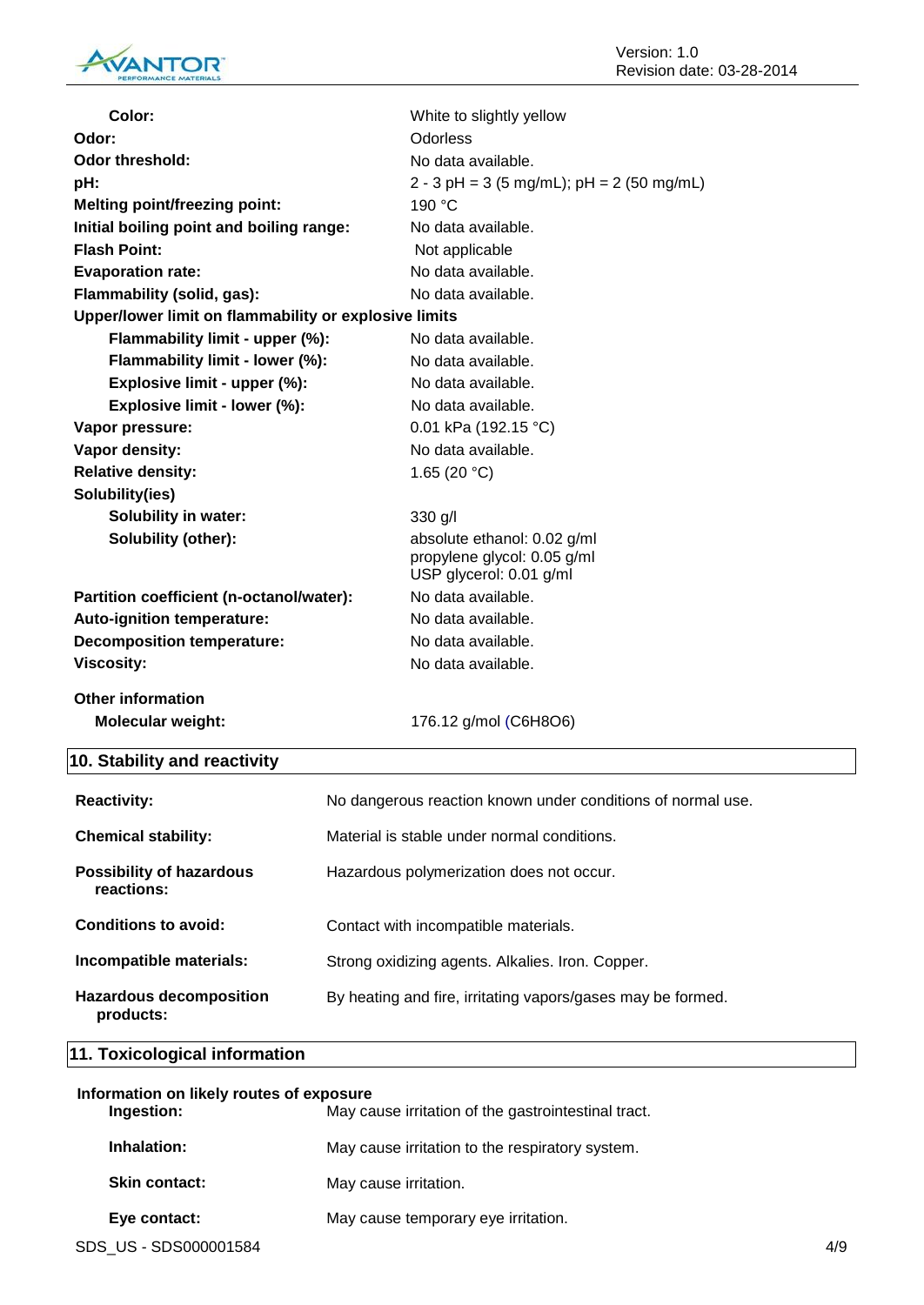

# **Information on toxicological effects**

| Acute toxicity (list all possible routes of exposure) |  |  |  |
|-------------------------------------------------------|--|--|--|
|                                                       |  |  |  |

| Oral<br><b>Product:</b>                                               | LD 50 (Rat): 11,900 mg/kg                                           |
|-----------------------------------------------------------------------|---------------------------------------------------------------------|
| Dermal<br><b>Product:</b>                                             | No data available.                                                  |
| <b>Inhalation</b><br><b>Product:</b>                                  | No data available.                                                  |
| <b>Repeated dose toxicity</b><br>Product:                             | No data available.                                                  |
| <b>Skin corrosion/irritation</b><br><b>Product:</b>                   | May cause skin irritation.                                          |
| Serious eye damage/eye irritation<br><b>Product:</b>                  | May irritate eyes.                                                  |
| <b>Respiratory or skin sensitization</b><br>Product:                  | Not a skin sensitizer.                                              |
| Carcinogenicity<br><b>Product:</b>                                    | This substance has no evidence of carcinogenic properties.          |
| No carcinogenic components identified                                 | IARC Monographs on the Evaluation of Carcinogenic Risks to Humans:  |
| No carcinogenic components identified                                 | US. National Toxicology Program (NTP) Report on Carcinogens:        |
| No carcinogenic components identified                                 | US. OSHA Specifically Regulated Substances (29 CFR 1910.1001-1050): |
| <b>Germ cell mutagenicity</b>                                         |                                                                     |
| In vitro<br><b>Product:</b>                                           | No mutagenic components identified                                  |
| In vivo<br>Product:                                                   | No mutagenic components identified                                  |
| <b>Reproductive toxicity</b><br><b>Product:</b>                       | No components toxic to reproduction                                 |
| Specific target organ toxicity - single exposure<br><b>Product:</b>   | None known.                                                         |
| Specific target organ toxicity - repeated exposure<br><b>Product:</b> | None known.                                                         |
| <b>Aspiration hazard</b><br><b>Product:</b>                           | Not classified                                                      |
| Other effects:                                                        | None known.                                                         |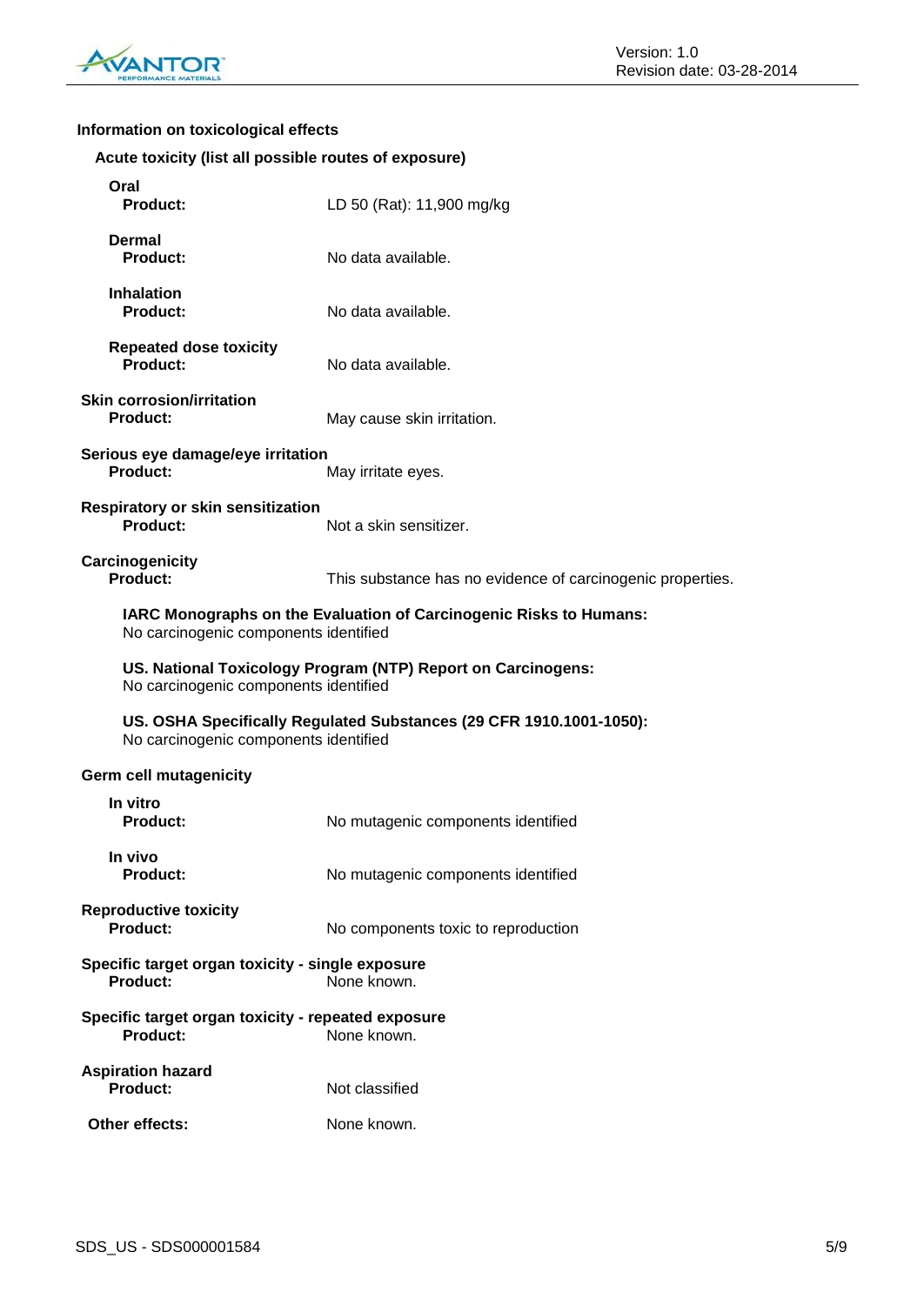

# **12. Ecological information**

| <b>Ecotoxicity:</b>                                                                  |                                                                                                                                                                                                                      |
|--------------------------------------------------------------------------------------|----------------------------------------------------------------------------------------------------------------------------------------------------------------------------------------------------------------------|
| Acute hazards to the aquatic environment:                                            |                                                                                                                                                                                                                      |
| <b>Fish</b><br>Product:                                                              | No data available.                                                                                                                                                                                                   |
| <b>Aquatic invertebrates</b><br><b>Product:</b>                                      | No data available.                                                                                                                                                                                                   |
| Chronic hazards to the aquatic environment:                                          |                                                                                                                                                                                                                      |
| <b>Fish</b><br><b>Product:</b>                                                       | No data available.                                                                                                                                                                                                   |
| <b>Aquatic invertebrates</b><br>Product:                                             | No data available.                                                                                                                                                                                                   |
| <b>Toxicity to Aquatic Plants</b><br>Product:                                        | No data available.                                                                                                                                                                                                   |
| <b>Persistence and degradability</b>                                                 |                                                                                                                                                                                                                      |
| <b>Biodegradation</b><br>Product:                                                    | There are no data on the degradability of this product.                                                                                                                                                              |
| <b>BOD/COD ratio</b><br>Product:                                                     | No data available.                                                                                                                                                                                                   |
| <b>Bioaccumulative potential</b><br><b>Bioconcentration factor (BCF)</b><br>Product: | No data available on bioaccumulation.                                                                                                                                                                                |
| Partition coefficient n-octanol / water (log Kow)<br><b>Product:</b>                 | No data available.                                                                                                                                                                                                   |
| <b>Mobility in soil:</b>                                                             | The product is water soluble and may spread in water systems.                                                                                                                                                        |
| Other adverse effects:                                                               | The product components are not classified as environmentally hazardous.<br>However, this does not exclude the possibility that large or frequent spills<br>can have a harmful or damaging effect on the environment. |
| 13. Disposal considerations                                                          |                                                                                                                                                                                                                      |
| <b>Disposal instructions:</b>                                                        | Discharge, treatment, or disposal may be subject to national, state, or local<br>laws.                                                                                                                               |
| <b>Contaminated packaging:</b>                                                       | Since emptied containers retain product residue, follow label warnings even<br>after container is emptied.                                                                                                           |
| 14. Transport information                                                            |                                                                                                                                                                                                                      |

**DOT**

Not regulated.

**IMDG** Not regulated.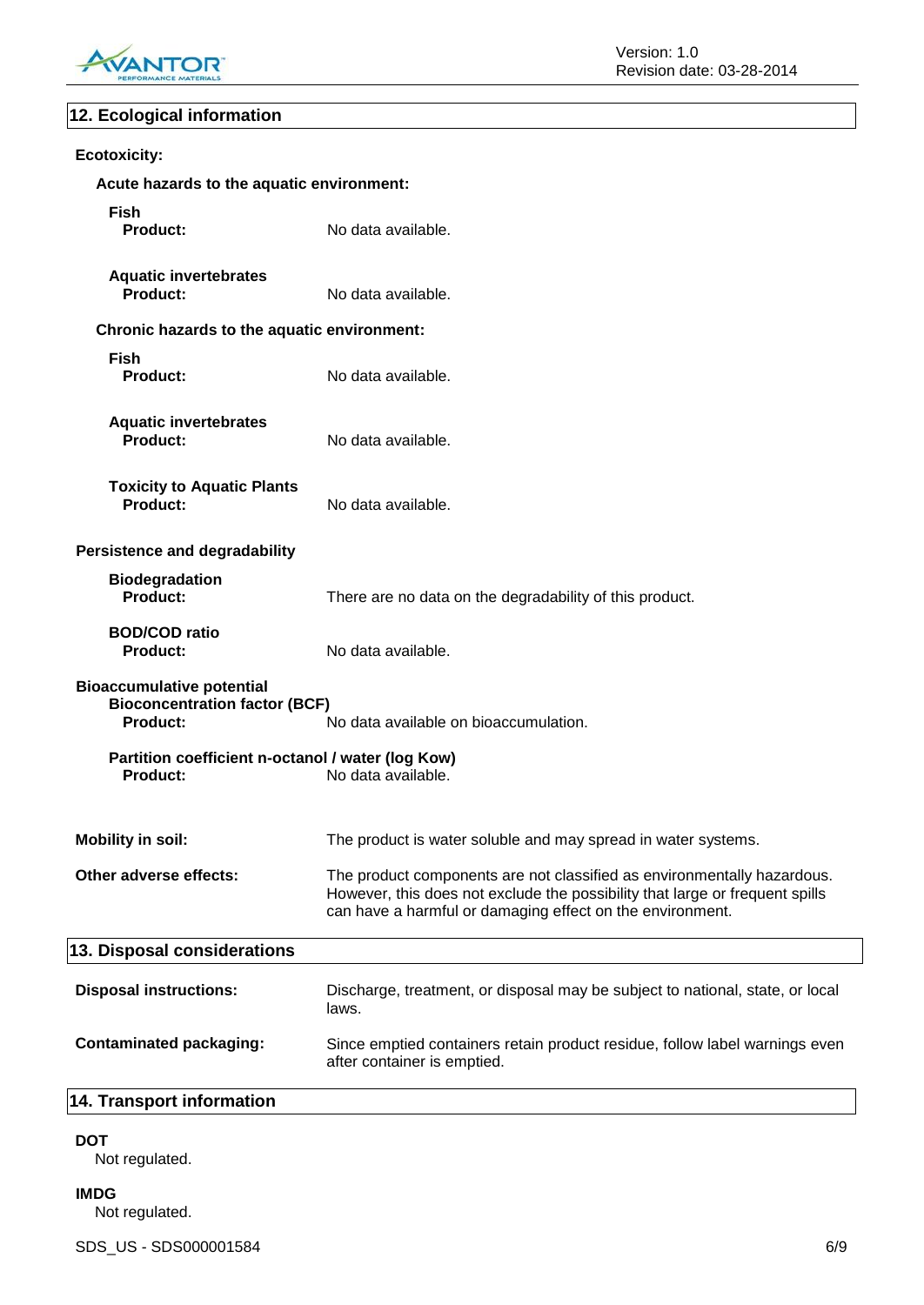

### **IATA**

Not regulated.

### **15. Regulatory information**

### **US federal regulations**

### **TSCA Section 12(b) Export Notification (40 CFR 707, Subpt. D)**

**US. OSHA Specifically Regulated Substances (29 CFR 1910.1001-1050)** None present or none present in regulated quantities.

### **CERCLA Hazardous Substance List (40 CFR 302.4):**

None present or none present in regulated quantities.

### **Superfund amendments and reauthorization act of 1986 (SARA)**

**Hazard categories**

Not listed.

**SARA 302 Extremely hazardous substance** None present or none present in regulated quantities.

**SARA 304 Emergency release notification** None present or none present in regulated quantities.

**SARA 311/312 Hazardous chemical Chemical identity Threshold Planning Quantity**

### **SARA 313 (TRI reporting)**

None present or none present in regulated quantities.

**Clean Water Act Section 311 Hazardous Substances (40 CFR 117.3)** None present or none present in regulated quantities.

**Clean Air Act (CAA) Section 112(r) Accidental Release Prevention (40 CFR 68.130):** None present or none present in regulated quantities.

### **US state regulations**

### **US. California Proposition 65**

No ingredient regulated by CA Prop 65 present.

- **US. New Jersey Worker and Community Right-to-Know Act** No ingredient regulated by NJ Right-to-Know Law present.
- **US. Massachusetts RTK - Substance List** No ingredient regulated by MA Right-to-Know Law present.
- **US. Pennsylvania RTK - Hazardous Substances** No ingredient regulated by PA Right-to-Know Law present.

### **US. Rhode Island RTK**

No ingredient regulated by RI Right-to-Know Law present.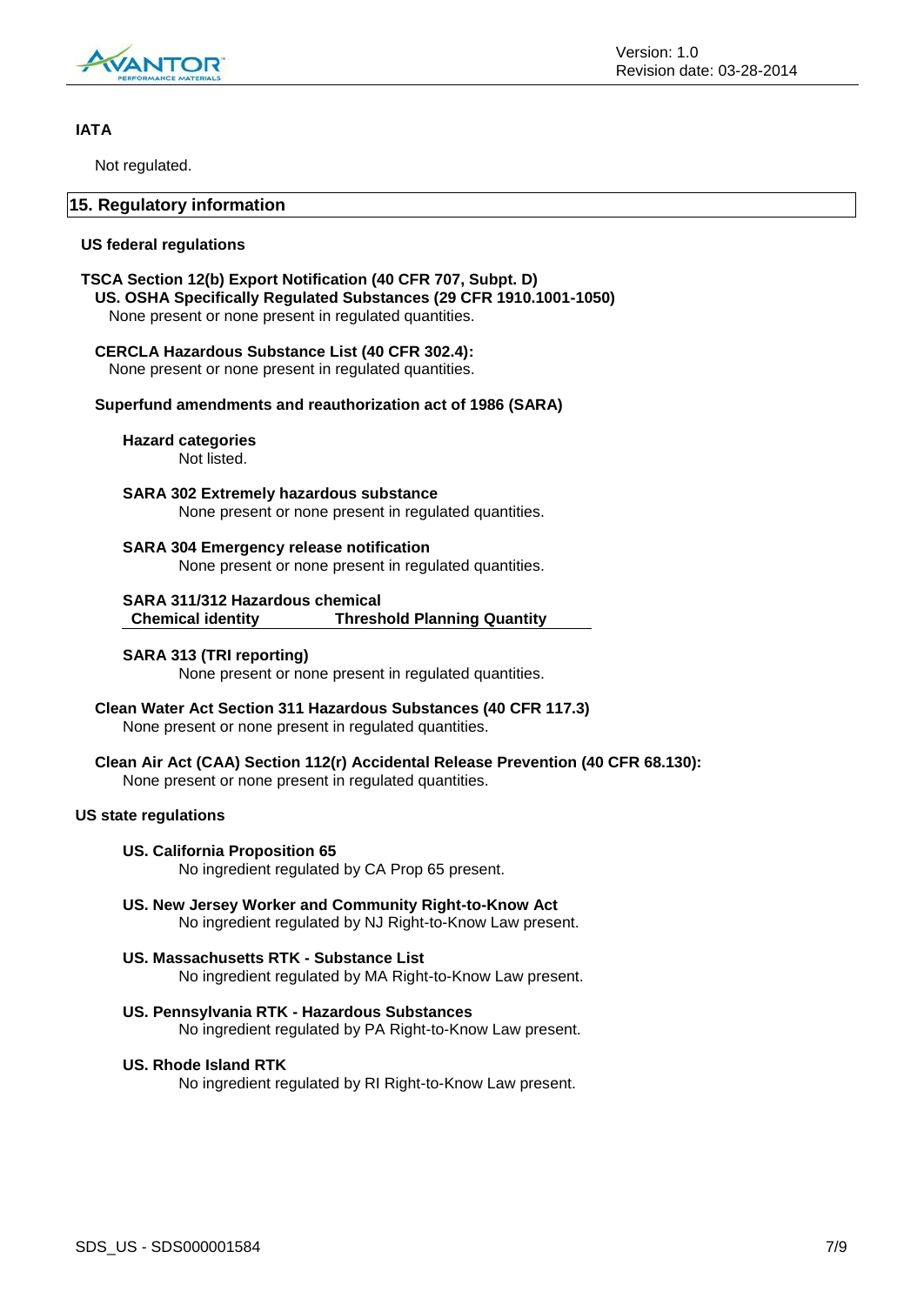

### **Inventory Status:**

Australia AICS: On or in compliance with the inventory Canada DSL Inventory List: On or in compliance with the inventory EINECS, ELINCS or NLP: On or in compliance with the inventory Japan (ENCS) List:<br>
China Inv. Existing Chemical Substances: On or in compliance with the inventory.<br>
Not in compliance with the inventory. China Inv. Existing Chemical Substances: Not in compliance with the inventory.<br>Korea Existing Chemicals Inv. (KECI): On or in compliance with the inventory Korea Existing Chemicals Inv. (KECI): Canada NDSL Inventory:<br>
Philippines PICCS:<br>
On or in compliance with the inventory.<br>
On or in compliance with the inventory. US TSCA Inventory: On or in compliance with the inventory New Zealand Inventory of Chemicals: On or in compliance with the inventory Japan ISHL Listing: On or in compliance with the inventory Japan Pharmacopoeia Listing: On or in compliance with the inventory

On or in compliance with the inventory

# **16.Other information, including date of preparation or last revision**

### **NFPA Hazard ID**



Hazard rating: 0 - Minimal; 1 - Slight; 2 - Moderate; 3 - Serious; 4 - Severe

| <b>Issue date:</b>          | 03-28-2014         |
|-----------------------------|--------------------|
| <b>Revision date:</b>       | No data available. |
| <b>Version #:</b>           | 1 በ                |
| <b>Further information:</b> | No data available. |